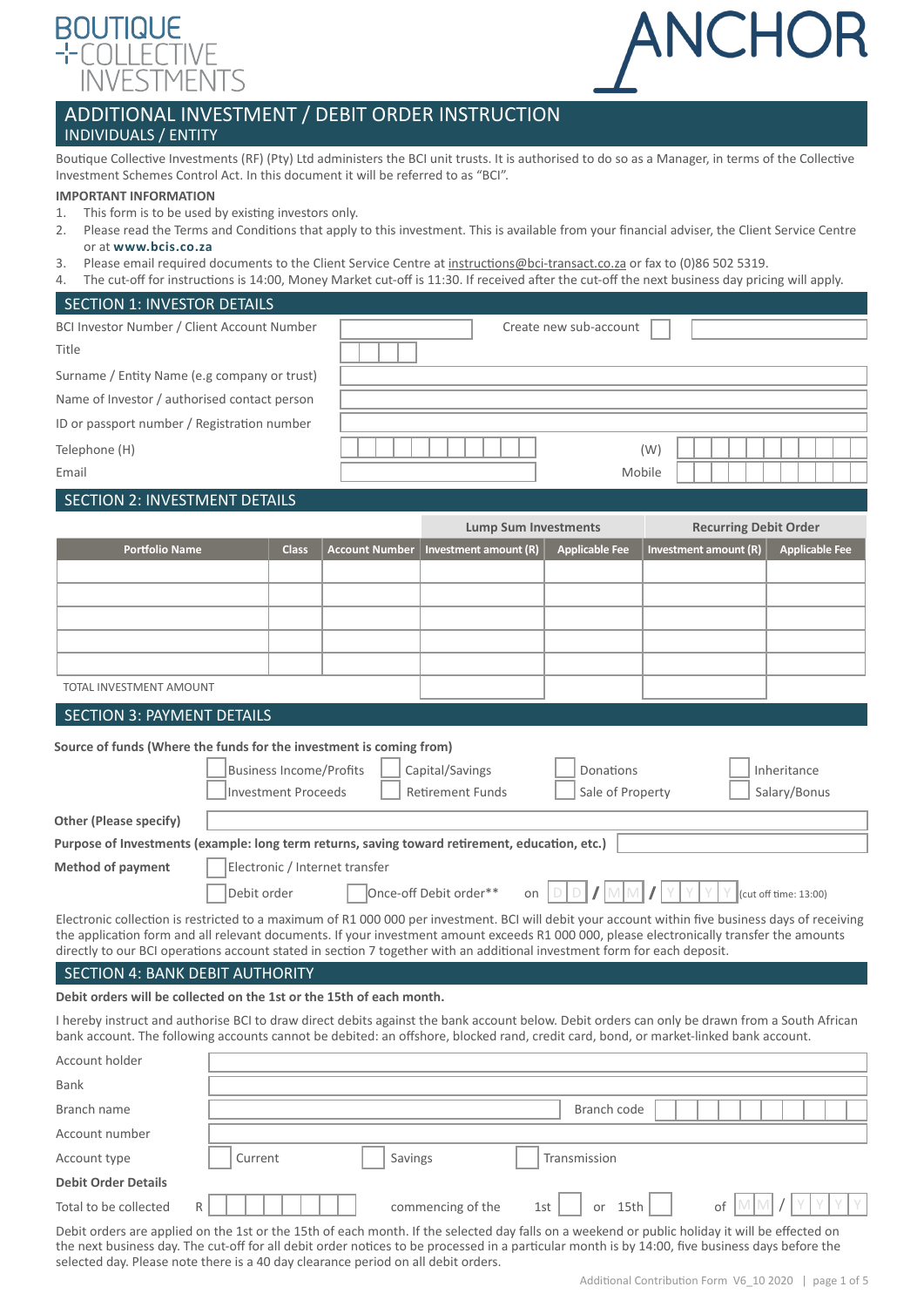| Optional escalation rate per annum |  | $5.00\%$ |  | 10.00% |  | 15.00% |  | Other |
|------------------------------------|--|----------|--|--------|--|--------|--|-------|
|------------------------------------|--|----------|--|--------|--|--------|--|-------|

**%**

If no escalation rate is completed a 0% escalation will be applied.

If the bank account holder is a third party individual, a copy of their South African bar-coded ID, utility bill and the proof of bank account is required. If the bank account holder is a third party legal entity we require proof of bank details, copies of all the signatories' identity

| on the account.                                                                                                    |                                                                   |                                                                                                           | documents and either a copy of the resolution of signatories signed by all signatories or a letter from the bank listing the authorised signatories |
|--------------------------------------------------------------------------------------------------------------------|-------------------------------------------------------------------|-----------------------------------------------------------------------------------------------------------|-----------------------------------------------------------------------------------------------------------------------------------------------------|
| Signature of bank account holder                                                                                   |                                                                   |                                                                                                           | Date                                                                                                                                                |
| SECTION 5: FINANCIAL ADVISER FEES                                                                                  |                                                                   |                                                                                                           |                                                                                                                                                     |
| Should the existing fee structure apply to this lump sum transaction?                                              |                                                                   | Yes                                                                                                       | No                                                                                                                                                  |
| If No, please select the fees that will apply to this lump sum only.                                               |                                                                   |                                                                                                           |                                                                                                                                                     |
| <b>NEGOTIABLE FINANCIAL ADVISOR FEES</b>                                                                           |                                                                   |                                                                                                           |                                                                                                                                                     |
| Initial*                                                                                                           |                                                                   |                                                                                                           |                                                                                                                                                     |
|                                                                                                                    |                                                                   | prior to the investment being made. If it is agreed that no initial fee is payable, please insert 0%.     | Maximum 3.0% (excl VAT), or in the case of money market funds maximum 0.5% (excl VAT), deducted                                                     |
| Ongoing advisory fee**                                                                                             |                                                                   |                                                                                                           | Negotiable to a maximum of 1% (excl VAT), or in the case of money market funds maximum 0.5% (excl VAT)                                              |
|                                                                                                                    |                                                                   | the standard portfolio service charges. If it is agreed that no initial fee is payable, please insert 0%. | p.a. Advisory fees are withdrawn by way of a unit reduction. This annual advice fee, if any, is in addition to                                      |
|                                                                                                                    |                                                                   | Please refer to the table below for maximum permissible combinations of initial and annual advisory fees. |                                                                                                                                                     |
| Initial Advice Fee ex VAT*                                                                                         | <b>Maximum ongoing</b><br>advice fee ex VAT p.a.**                |                                                                                                           |                                                                                                                                                     |
| 3%                                                                                                                 | 0.50%                                                             |                                                                                                           |                                                                                                                                                     |
| between 2% and 3%<br>between 1% and 2%                                                                             | 0.60%<br>0.80%                                                    |                                                                                                           |                                                                                                                                                     |
| $0\% - 1\%$                                                                                                        | 1.00%                                                             |                                                                                                           |                                                                                                                                                     |
| SECTION 6: INCOME INSTRUCTION                                                                                      |                                                                   |                                                                                                           |                                                                                                                                                     |
| <b>Distribution Payments</b>                                                                                       |                                                                   |                                                                                                           |                                                                                                                                                     |
| Distributions to be re-invested                                                                                    | <b>OR</b>                                                         |                                                                                                           | Distributions to be paid directly into the bank account detailed in original application                                                            |
| <b>SECTION 7: BCI BANKING DETAILS</b>                                                                              |                                                                   |                                                                                                           |                                                                                                                                                     |
| Bank:<br><b>Standard Bank</b><br>Menlyn<br>Branch:<br>Branch code:<br>012345                                       |                                                                   | In order for BCI to identify your transaction, please note the reference to be used for your deposit.     | Please use the bank details below for cheque deposits and electronic / internet transfers. Please note, we will no longer accept cash deposits.     |
| Account name:<br>41-143-612-0<br>Account number:<br>Current<br>Account type:<br>Initials and Surname<br>Reference: | Boutique Collective Investments (RF) (Pty) Ltd Operations Account |                                                                                                           |                                                                                                                                                     |
| Please send proof of deposit with this form to: instructions@bci-transact.co.za.                                   |                                                                   |                                                                                                           |                                                                                                                                                     |
| <b>SECTION 8: FORM</b>                                                                                             |                                                                   |                                                                                                           |                                                                                                                                                     |
| +<br>of this form.                                                                                                 |                                                                   |                                                                                                           | I confirm that all information provided herein, including Annexures, are true and correct and that I have read and understood the contents          |
| ÷                                                                                                                  | I have read, understood and agree to the Terms and Conditions.    |                                                                                                           |                                                                                                                                                     |
| +                                                                                                                  |                                                                   | I confirm that I have accessed and calculated the Effective Annual Cost on www.bcis.co.za                 |                                                                                                                                                     |

|   | Signature of investor(s) or legal guardian | $[D]/[M][M]/[Y][Y][Y][Y]$<br>Date                                                           |
|---|--------------------------------------------|---------------------------------------------------------------------------------------------|
|   | <b>CONTACT DETAILS</b>                     |                                                                                             |
| ٠ | <b>Physical Address</b>                    | Contact us                                                                                  |
|   | <b>Boutique Collective Investments</b>     | www.bcis.co.za                                                                              |
|   | Catnia Building                            | Get in touch: t: +27 21 007 1500/1/2   +27 21 914 1880   (0)87 057 0571   f: (0)86 502 5319 |
|   | Bella Rosa Village                         | Submit a query: clientservices@bcis.co.za   Submit forms: instructions@bci-transact.co.za   |
|   | Bella Rosa Street                          |                                                                                             |
|   | <b>Bellville</b>                           | Should you have any complaints, please send an email to complaints@bcis.co.za               |
|   | 7530                                       |                                                                                             |

 $ASISU$ 

### **+ Custodian / Trustee**

The Standard Bank of South Africa Limited Tel: +27 (0)21 441 4100

AN ORDINARY MEMBER OF THE ASSOCIATION FOR SAVINGS & INVESTMENT SA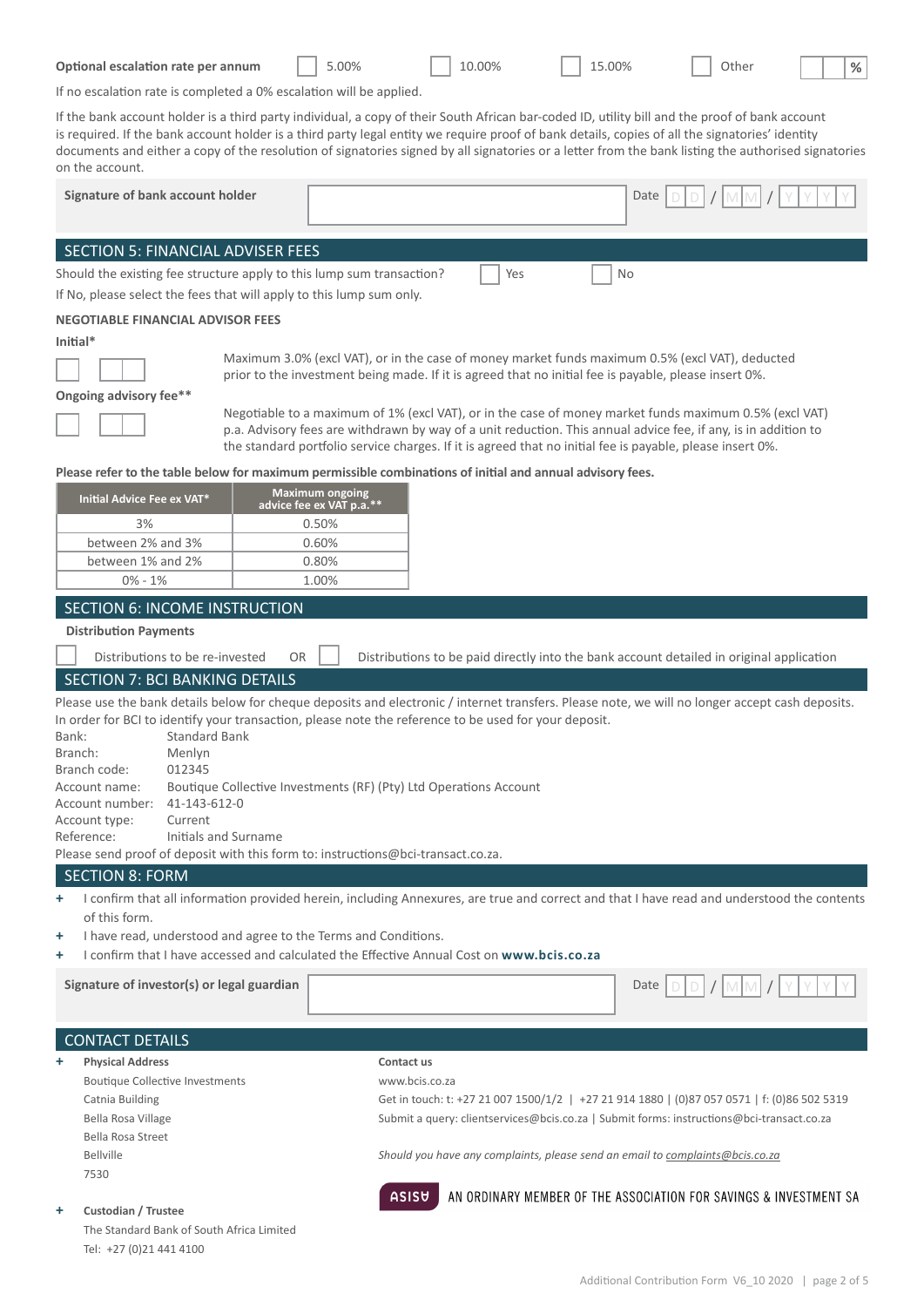# FICA ANNEXURE

### **IMPORTANT INFORMATION**

As an accountable institution, BCI must comply with legislation. The new Financial Intelligence Centre Amendment Act of 2017 (FICA) introduced a risk-based approach to customer due diligence. This means that we must obtain and hold certain information and do a risk-rating on investors.

Without the required information and risk-rating we are not allowed to transact with you, which may mean that you will not be allowed to redeem your investment or add additional investments.

### **Please complete section A below if you are an Individual Investor OR section B if you are an Insitutional Investor/Legal Entity:**

| SECTION A - INDIVIDUAL INVESTOR                                                                                                        |                                                                                                                                  |                                                         |
|----------------------------------------------------------------------------------------------------------------------------------------|----------------------------------------------------------------------------------------------------------------------------------|---------------------------------------------------------|
| Are you a resident of South Africa?                                                                                                    | No<br>Yes                                                                                                                        |                                                         |
| If no, where are you resident?                                                                                                         |                                                                                                                                  |                                                         |
| Is your bank account domiciled in South Africa?                                                                                        | Yes<br><b>No</b>                                                                                                                 |                                                         |
| If no, where is your bank domiciled?                                                                                                   |                                                                                                                                  |                                                         |
| <b>Occupation/Industry Type</b><br>Agriculture, Fishing, Forestry<br><b>Education or Medical</b><br>Armed Forces                       | Manager<br>Professional<br>Executive<br>Minister or Senior Government<br>IT Technician or Artisan                                | Unemployed                                              |
| Clerical, Services & Sales<br>Government Employee                                                                                      | Pension/Retired<br>Self-employed                                                                                                 |                                                         |
| Source of wealth or income                                                                                                             |                                                                                                                                  |                                                         |
| (BCI reserves the right to request additional supporting documents)                                                                    |                                                                                                                                  |                                                         |
| Salary<br>Pension<br>Annuity                                                                                                           | Other                                                                                                                            |                                                         |
| Prominent Influential Person or Prominent Public Offical<br>(refer to definition of FPPO and DPIP on Page 5)<br>If yes, please specify | Are you a Foreign Prominent Public Official ("FPPO") or a Domestic Prominent Influential Person (DPIP")?                         |                                                         |
|                                                                                                                                        |                                                                                                                                  |                                                         |
| SECTION B - INSTITUTIONAL INVESTOR/LEGAL ENTITY                                                                                        |                                                                                                                                  |                                                         |
| <b>Entity Type</b>                                                                                                                     |                                                                                                                                  |                                                         |
| <b>CIS</b><br><b>Government Entity</b><br><b>Medical Scheme</b><br><b>Unlisted Company</b>                                             | Close Corporation<br><b>Listed Company</b><br>Non-profit Organisation<br>Retirement/Pension/Provident Fund                       | Foreign Company<br>LISP/Nominee<br>Partnership<br>Trust |
| Other (Please specify)                                                                                                                 |                                                                                                                                  |                                                         |
| <b>Industry Type</b>                                                                                                                   |                                                                                                                                  |                                                         |
| Agriculture, Forestry, Fishing<br>Corporate<br>Mining & Quarrying<br>Real Estate                                                       | Construction<br>Manufacturing, Wholesale, Retail<br>State Owned, Government Enterprise, Armed Forces  <br>Other (Please specify) |                                                         |
| Is the Entity domiciled in South Africa?                                                                                               | No<br>Yes                                                                                                                        |                                                         |
| If no, please state where?                                                                                                             |                                                                                                                                  |                                                         |
| Is your bank account domiciled in South Africa?<br>If no, where is your bank domiciled?                                                | Yes<br>No                                                                                                                        |                                                         |

### **Please complete the following for each beneficial owner/related party and each representaive acting on behalf of the Institutional Investor/ Legal Entity:**

\*If you need to list more than 3 Persons, please copy page 4.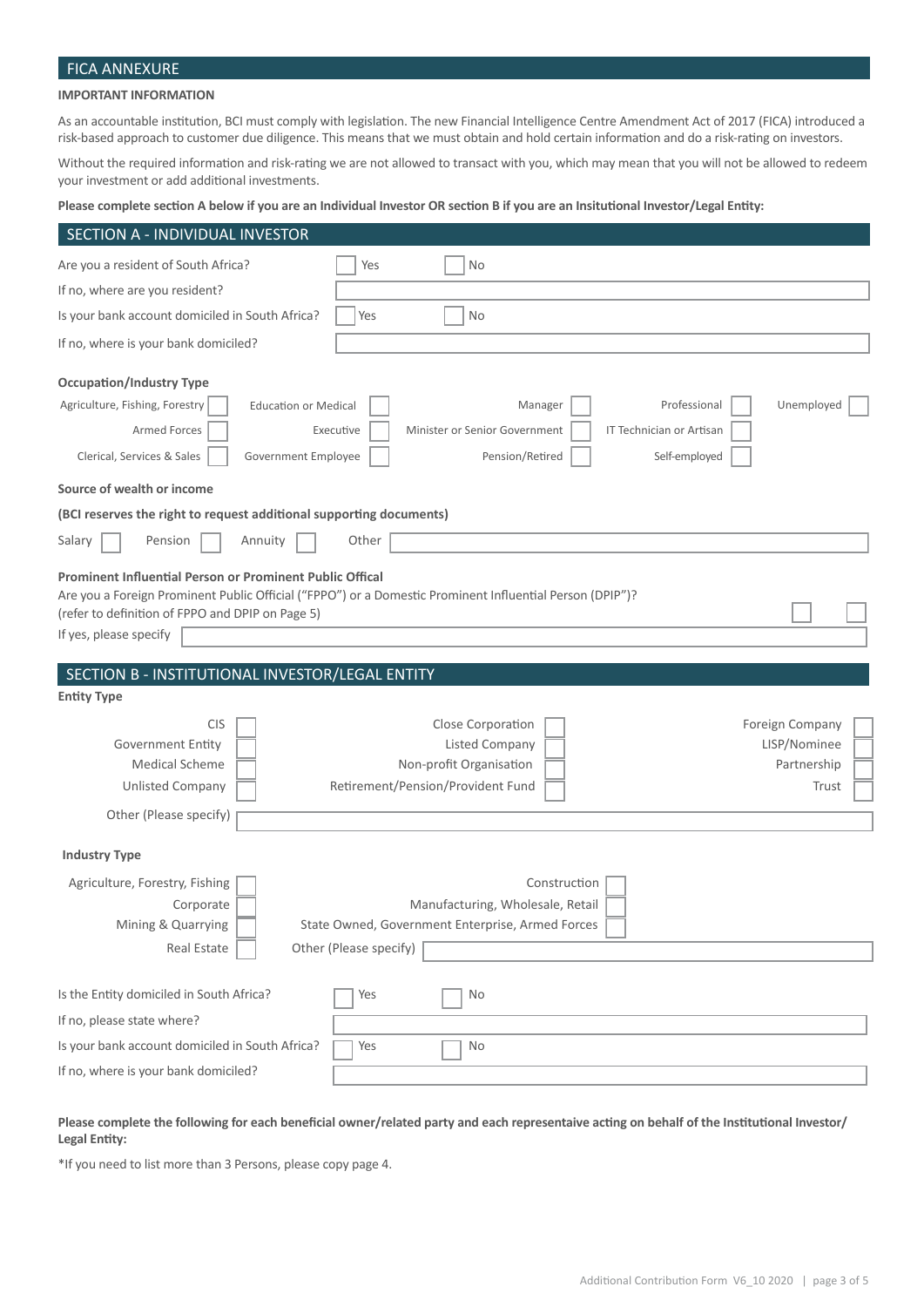### BENEFICIAL OWNERS / RELATED PARTIES The Financial Intelligence Centre Act no. 38 of 2001 (FICA) obliges BCI to verify the identity of its clients. Each of the following **natural persons**  must complete this annexure A and provide a clear copy of ID: **+** If the legal entity is an **UNLISTED COMPANY**, complete the below for all directors and all authorised signatories. **+** Does any natural person hold more than 25% of the company shares? (Provide confirmation of shareholding) If yes, complete the below for all persons holding more than 25% shareholding. **+** If the shareholder having more than 25% shareholding is a Trust or a Legal Person confirm if any natural person of that Trust or Legal Person holds more than 25% shareholding. Yes | | No Yes | | No

 If yes, complete below for all natural persons holding more than 25% (Provide confirmation of shareholding)

- **+** If the legal entity is a **LISTED COMPANY,** complete the below for all authorised signatories.
- **+** If the legal entity is a **TRUST**, complete the below for each trustee, each beneficiary and the founder of the Trust and all authorised signatories.
- **+** If the legal entity is a **PARTNERSHIP** or a **CLOSE CORPORATION**, complete the below for every partner, member and authorised signatories.
- **+** If the legal entity is **OTHER LEGAL ENTITY** (Clubs, churches, unions, etc), complete the below for every authorised signatories.
- **+** If any natural person is appointed as per discretionary mandate, complete the below for mandated person.
- **+** If any natural person has power of attorney who is authorised to represent or act on behalf of the legal entity, complete the below for the person who holds power of attorney.

### NATURAL PERSON

### **Type (Complete for each natural person)**

| Full Name(s) & Surname /<br>and Physical Address                                                                                                              | Date of Birth | Identification number<br>/ Passport number (if<br>foreign national) | <b>Income Tax</b><br>Reference number | Nationality               |  |  |  |
|---------------------------------------------------------------------------------------------------------------------------------------------------------------|---------------|---------------------------------------------------------------------|---------------------------------------|---------------------------|--|--|--|
| $1.$                                                                                                                                                          |               |                                                                     |                                       |                           |  |  |  |
| Physical Address:                                                                                                                                             |               |                                                                     |                                       |                           |  |  |  |
|                                                                                                                                                               |               |                                                                     |                                       |                           |  |  |  |
| Telephone (H)<br>Authorised Signatory                                                                                                                         | Telephone (W) | Beneficiary                                                         | Mobile                                | Controlling Person        |  |  |  |
| Founder                                                                                                                                                       |               | Mandate                                                             |                                       | Partner                   |  |  |  |
| Power of Attorney                                                                                                                                             |               | Shareholder                                                         |                                       | Trustee                   |  |  |  |
| Are you a Foreign Prominent Public Official ("FPPO") or a Domestic Prominent Influential Person ("DPIP")?<br>(Refer to definition of FPPO and DPIP on page 5) |               |                                                                     |                                       | Yes<br><b>No</b>          |  |  |  |
| If yes, please specify                                                                                                                                        |               |                                                                     |                                       |                           |  |  |  |
| 2.                                                                                                                                                            |               |                                                                     |                                       |                           |  |  |  |
| Physical Address:                                                                                                                                             |               |                                                                     |                                       |                           |  |  |  |
|                                                                                                                                                               |               |                                                                     |                                       |                           |  |  |  |
| Telephone (H)                                                                                                                                                 | Telephone (W) |                                                                     | Mobile                                |                           |  |  |  |
| Authorised Signatory                                                                                                                                          |               | Beneficiary                                                         |                                       | <b>Controlling Person</b> |  |  |  |
| Founder                                                                                                                                                       |               | Mandate                                                             |                                       | Partner                   |  |  |  |
| Power of Attorney                                                                                                                                             |               | Shareholder                                                         |                                       | Trustee                   |  |  |  |
| Are you a Foreign Prominent Public Official ("FPPO") or a Domestic Prominent Influential Person ("DPIP")?<br>(Refer to definition of FPPO and DPIP on page 5) |               |                                                                     |                                       | Yes<br><b>No</b>          |  |  |  |
| If yes, please specify                                                                                                                                        |               |                                                                     |                                       |                           |  |  |  |
| 3.                                                                                                                                                            |               |                                                                     |                                       |                           |  |  |  |
| Physical Address:                                                                                                                                             |               |                                                                     |                                       |                           |  |  |  |
|                                                                                                                                                               |               |                                                                     |                                       |                           |  |  |  |
| Telephone (H)                                                                                                                                                 | Telephone (W) |                                                                     | Mobile                                |                           |  |  |  |
| Authorised Signatory                                                                                                                                          |               | Beneficiary                                                         |                                       | <b>Controlling Person</b> |  |  |  |
| Founder                                                                                                                                                       |               | Mandate<br>Shareholder                                              |                                       | Partner                   |  |  |  |
| Power of Attorney<br>Are you a Foreign Prominent Public Official ("FPPO") or a Domestic Prominent Influential Person ("DPIP")?                                |               |                                                                     |                                       | Trustee                   |  |  |  |
| (Refer to definition of FPPO and DPIP on page 5)                                                                                                              |               |                                                                     |                                       | Yes<br><b>No</b>          |  |  |  |
| If yes, please specify                                                                                                                                        |               |                                                                     |                                       |                           |  |  |  |